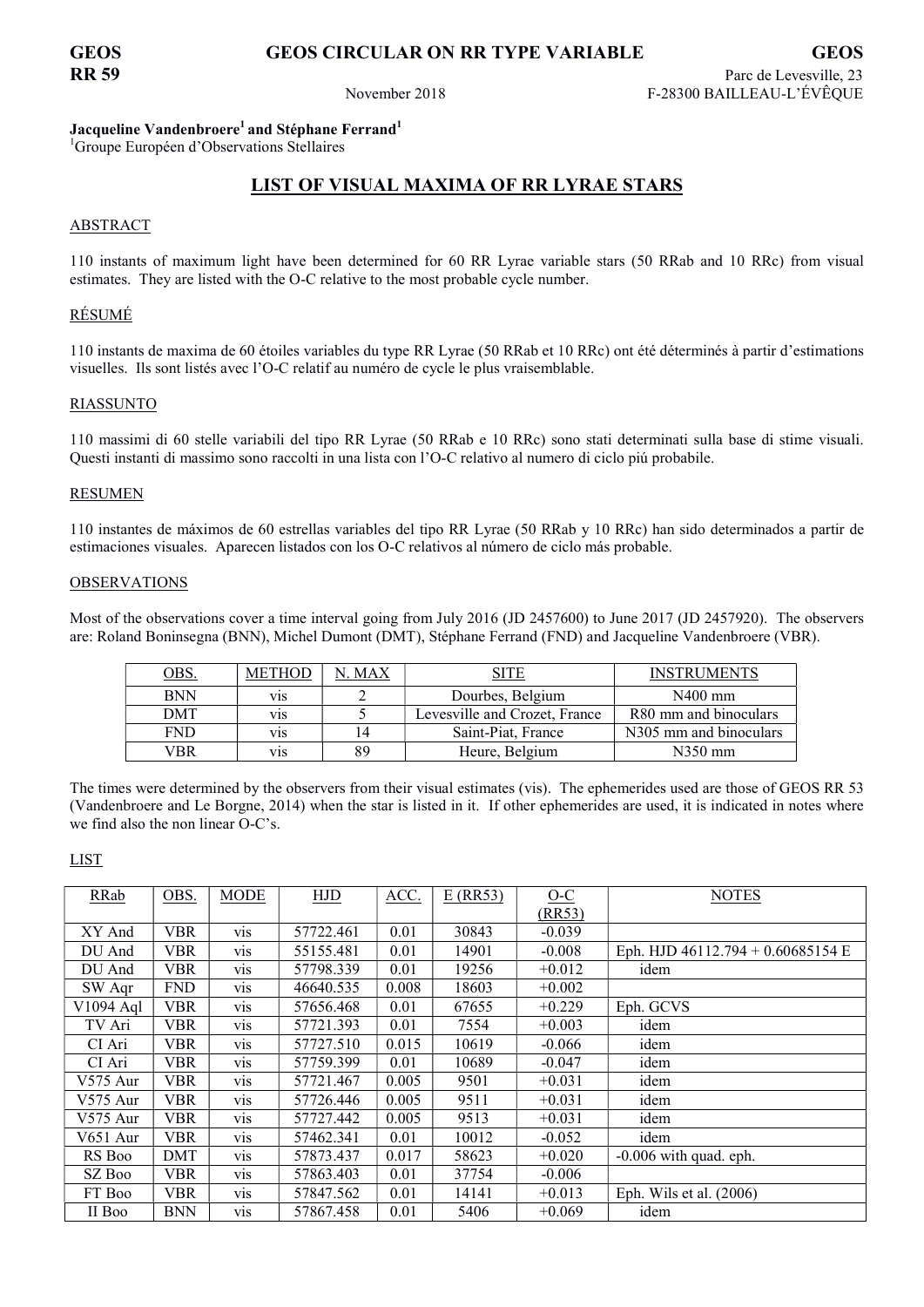# GEOS CIRCULAR RR 59 LIST RR

| <b>RRab</b>                | OBS.                     | <b>MODE</b>      | HJD                    | ACC.         | E(RR53)      | $O-C$ (RR53)         | <b>NOTES</b>              |
|----------------------------|--------------------------|------------------|------------------------|--------------|--------------|----------------------|---------------------------|
| IM Boo                     | <b>VBR</b>               | vis              | 57840.546              | 0.01         | 10422        | $+0.015$             |                           |
| KR Boo                     | ${\rm FND}$              | vis              | 57870.449              | 0.006        | 9833         | $+0.059$             | Eph. GCVS                 |
| LS Boo                     | <b>VBR</b>               | vis              | 57919.496              | 0.01         | 5956         | $-0.050$             | $\overline{\text{id}}$ em |
| NN Boo                     | <b>VBR</b>               | vis              | 57894.517              | 0.01         | 18646        | $-0.045$             | idem                      |
| NN Boo                     | <b>VBR</b>               | vis              | 57906.516              | 0.01         | 18680        | $-0.047$             | idem                      |
| <b>BU</b> Cam              | <b>VBR</b>               | vis              | 57774.526              | 0.01         | 68518        | $-0.006$             | Eph. Tsesevich (1980)     |
| <b>BU</b> Cam              | <b>VBR</b>               | $\overline{vis}$ | 57839.459              | 0.01         | 68665        | $+0.018$             | idem                      |
| SX Cnc                     | <b>VBR</b>               | vis              | 57759.494              | 0.01         | 11021        | $-0.039$             |                           |
| SX Cnc                     | <b>VBR</b>               | vis              | 57803.373              | 0.01         | 11107        | $-0.034$             |                           |
| AP CVn                     | <b>VBR</b>               | vis              | 57871.428              | 0.01         | 17761        | $-0.017$             |                           |
| BN CVn                     | <b>VBR</b>               | vis              | 57861.433              | 0.01         | 19211        | $+0.099$             |                           |
| BN CVn                     | <b>VBR</b>               | $\overline{vis}$ | 57879.464              | 0.01         | 19243        | $+0.093$             |                           |
| AQ Cep                     | <b>VBR</b>               | vis              | 57645.544              | 0.01         | 18279        | $+0.047$             |                           |
| AQ Cep                     | <b>VBR</b>               | vis              | 57772.567              | 0.01         | 18474        | $+0.038$             |                           |
| Z Com                      | <b>VBR</b>               | vis              | 57838.585              | 0.01         | 36468        | $-0.016$             |                           |
| $\overline{\text{CU}}$ Com | <b>VBR</b>               | vis              | 57132.400              | 0.01         | 45766        | $-0.089$             | Eph. GCVS                 |
| CU Com                     | <b>VBR</b>               | vis              | 57838.512              | 0.01         | 47463        | $-0.083$             | idem                      |
| BN CrB                     | <b>VBR</b>               | vis              | 57517.433              | 0.01         | 12069        | $-0.240$             | $\overline{id}$ em        |
| <b>BN CrB</b>              | $\overline{V}$ BR        | vis              | 57906.539              | 0.01         | 12829        | $-0.219$             | idem                      |
| $\overline{V894}Cyg$       | <b>VBR</b>               | vis              | 57693.347              | 0.01         | 20975        | $-0.009$             |                           |
| V894 Cyg                   | <b>VBR</b>               | vis              | 57918.470              | 0.01         | 21369        | $-0.012$             |                           |
| V2630 Cyg                  | <b>VBR</b>               | vis              | 57726.302              | 0.01         | 8853         | $-0.293$             | Eph. GCVS                 |
| VZ Dra                     | <b>VBR</b>               | vis              | 57843.442              | 0.01         | 33697        | $-0.095$             |                           |
| VZ Dra                     | <b>VBR</b>               | vis              | 57861.408              | 0.01         | 33753        | $-0.106$             |                           |
| CW Her                     | <b>VBR</b>               | vis              | 57873.527              | 0.015        | 25161        | $-0.008$             |                           |
| CW Her                     | <b>VBR</b>               | vis              | 57883.492              | 0.01         | 25177        | $-0.025$             |                           |
| HO Her                     | <b>VBR</b>               | vis              | 57839.599              | 0.01         | 2194         | $+0.004$             | Eph. Gröbel (2015)        |
| V392 Her                   | <b>VBR</b>               | vis              | 57840.617              | 0.01         | 29420        | $-0.009$             |                           |
| GL Hya                     | <b>VBR</b>               | vis              | 57448.515              | 0.01         | 33606        | $-0.017$             |                           |
| V500 Hya                   | <b>VBR</b>               | vis              | 57803.474              | 0.01         | 11556        | $-0.025$             | Eph. GCVS                 |
| V500 Hya                   | <b>VBR</b>               | vis              | 57838.389              | 0.01         | 11639        | $-0.036$             | $\overline{\text{id}}$ em |
| SW Leo                     | <b>VBR</b>               | vis              | 57803.588              | 0.01         | 28939        | $+0.007$             |                           |
| HV Leo                     | <b>VBR</b>               | vis              | 57434.533              | 0.015        | 7785         | $+0.051$             | Eph. GCVS                 |
| HV Leo                     | <b>VBR</b>               | vis              | 57773.557              | 0.01         | 8356         | $+0.067$             | idem                      |
| WZ Lyn                     | <b>BNN</b>               | vis              | 57867.398              | 0.01         | 1337         | $+0.021$             | Eph. Le Borgne priv. Com. |
| RR Lyr                     | <b>DMT</b>               | vis              | 57727.294              | 0.009        | 38840        | $-0.219$             |                           |
| RR Lyr                     | DMT                      | vis              | 57864.470              | 0.014        | 39082        | $-0.218$             |                           |
| MW Lyr                     | <b>VBR</b>               | vis              | 57640.442              | 0.01         | 36738        | $+0.138$             |                           |
| UW Mon                     | <b>VBR</b>               | vis              | 57838.352              | 0.01         | 26088        | $-0.008$             |                           |
| FW Peg                     | <b>FND</b>               | vis              | 57625.480              | 0.013        | 33987        | $+0.081$             | Eph. GCVS                 |
| GV Peg                     | <b>VBR</b>               | vis              | 57655.392<br>57693.360 | 0.01         | 13028        | $+0.048$             |                           |
| GV Peg<br>V505 Peg         | <b>VBR</b>               | vis              |                        | 0.01         | 13095        | $+0.032$             | Eph. GCVS                 |
| V505 Peg                   | <b>VBR</b><br><b>VBR</b> | vis<br>vis       | 57667.492<br>57722.275 | 0.01<br>0.01 | 5924<br>6050 | $+0.017$<br>$+0.014$ | idem                      |
| AN Ser                     | <b>FND</b>               | vis              | 46536.525              | 0.015        | 20992        | $-0.006$             |                           |
| AN Ser                     | <b>FND</b>               | vis              | 46550.634              | 0.01         | 21019        | $+0.007$             |                           |
| AN Ser                     | <b>FND</b>               | vis              | 46558.463              | 0.013        | 21034        | $+0.005$             |                           |
| UZ UMa                     | <b>VBR</b>               | vis              | 57749.552              | 0.01         | 33686        | $+0.002$             |                           |
| UZ UMa                     | <b>VBR</b>               | vis              | 57759.360              | 0.01         | 33707        | $+0.006$             |                           |
| <b>BN UMa</b>              | <b>VBR</b>               | vis              | 57461.331              | 0.015        | 32470        | $-0.035$             |                           |
| <b>BN UMa</b>              | <b>VBR</b>               | vis              | 57846.447              | 0.01         | 33433        | $-0.030$             |                           |
| <b>BN UMa</b>              | <b>VBR</b>               | vis              | 57894.424              | 0.015        | 33553        | $-0.042$             |                           |
| NS UMa                     | <b>VBR</b>               | vis              | 56407.436              | 0.015        | 3850         | $+0.046$             |                           |
| PY UMa                     | <b>VBR</b>               | vis              | 57772.437              | 0.01         | 10969        | $-0.008$             | Eph. GCVS                 |
| PY UMa                     | <b>VBR</b>               | vis              | 57799.415              | 0.01         | 11017        | $-0.011$             | idem                      |
| V353 UMa                   | <b>VBR</b>               | vis              | 57829.504              | 0.015        | 8821         | $-0.172$             | idem                      |
| V353 UMa                   | <b>VBR</b>               | vis              | 57846.572              | 0.01         | 8844         | $-0.169$             | idem                      |
| V367 UMa                   | <b>VBR</b>               | vis              | 57838.599              | 0.01         | 10722        | $-0.040$             | idem                      |
| V367 UMa                   | <b>VBR</b>               | vis              | 57843.460              | 0.01         | 10730        | $-0.041$             | idem                      |
| XY UMi                     | <b>VBR</b>               | vis              | 56506.387              | 0.01         | 7932         | $-0.072$             | idem                      |